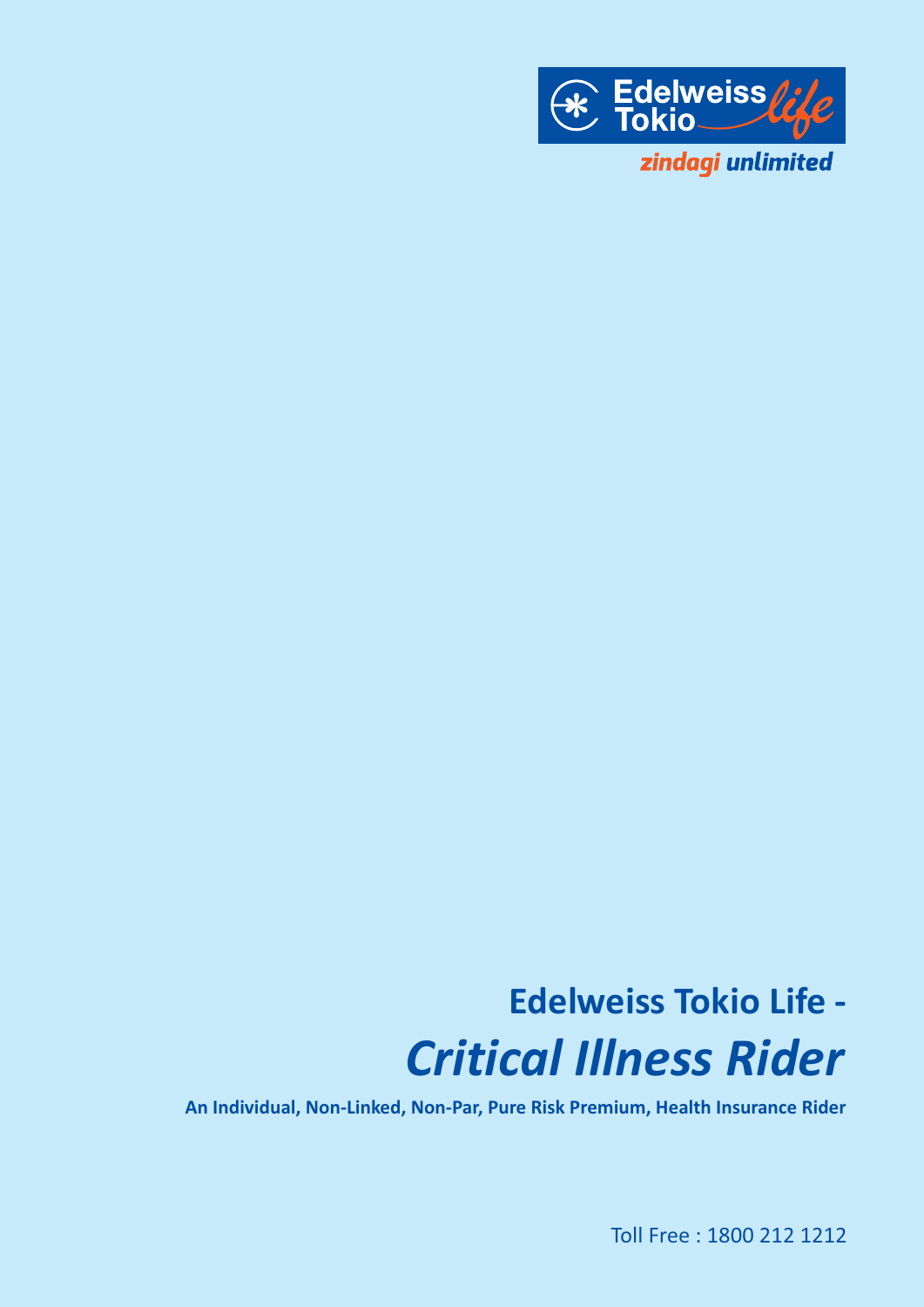# **Edelweiss Tokio Life -** *Critical Illness Rider*

**An Individual, Non-Linked, Non-Par, Pure Risk Premium, Health Insurance Rider**

# **Plan Summary:**

This rider can be attached to individual non-linked plans.

| Entry Age (last birthday)    | 18 to 65 years                                                                                                                           |
|------------------------------|------------------------------------------------------------------------------------------------------------------------------------------|
| Maturity Age (last birthday) | 23 to 70 years                                                                                                                           |
| Rider Term <sup>*</sup>      | 5 to 52 years                                                                                                                            |
| Premium Paying Term#         | Single, Limited pay (5-51 years) & Regular pay                                                                                           |
| Minimum Premium              | Depends on the age, gender, policy term, premium paying term and sum assured.                                                            |
| Maximum Premium              | Depends on the age, gender, policy term, premium paying term and sum assured                                                             |
|                              | Maximum premium will be restricted to 100% of the base product premium (for term<br>products)                                            |
|                              | Maximum premium along with other rider premiums, if any will be restricted to 30% of<br>the base product premium (for non-term products) |
| Minimum Sum Assured          | Rs. 100,000                                                                                                                              |
| Maximum Sum Assured          | Rs. 50,00,000                                                                                                                            |
|                              | However, Rider Sum assured cannot be higher than sum assured of the base plan.                                                           |
| Frequency of payment         | Same as per the base plan. Any premium rebate or modal factors will also be same as the<br>base plan.                                    |

- Rider term will be same as the base plan, subject to maximum maturity age of 70. If the entry age plus base plan term is beyond age 70, the rider would be of term 70 less entry age. Rider can be attached on any policy anniversary. In such case the rider term would be equal to the remaining base policy term.
- # Rider Premium paying term will be same as premium paying term of the base plan. If the entry age plus base plan premium paying term is beyond age 70, the rider would be of premium paying term 70 less entry age. When rider is attached subsequent to policy issuance, the rider premium payment term would be equal to remaining premium payment term of the base policy.

# **Benefit payable**

# ü **On Death**

None

# ü **On Critical Illness\***

In the event the life insured is diagnosed to be suffering from any one of the below 12 critical illnesses, we will pay 100% of the rider sum assured on survival of 30 days following the date of confirmed diagnosis.

The benefit is payable only once during the term of the policy. The cover under this rider will cease after a claim under this rider is paid. However, the remainder of the base policy continues till the end of the term. The policyholder will have to continue paying his premiums for the remainder of the policy.

# **Conditions:**

- Claim for critical illness will only be accepted if the illness has occurred after 90 days from the date of issuance or revival of the rider.
- The benefit under this rider is payable only when the life coverage on the base plan is in force.

\*This rider provides protection against 12 critical illnesses, namely:

- 1. Cancer of Specified Severity
- 2. Open Chest CABG
- 3. Myocardial Infarction (First Heart Attack of specific severity)
- 4. Open Heart Replacement OR Repair of Heart Valves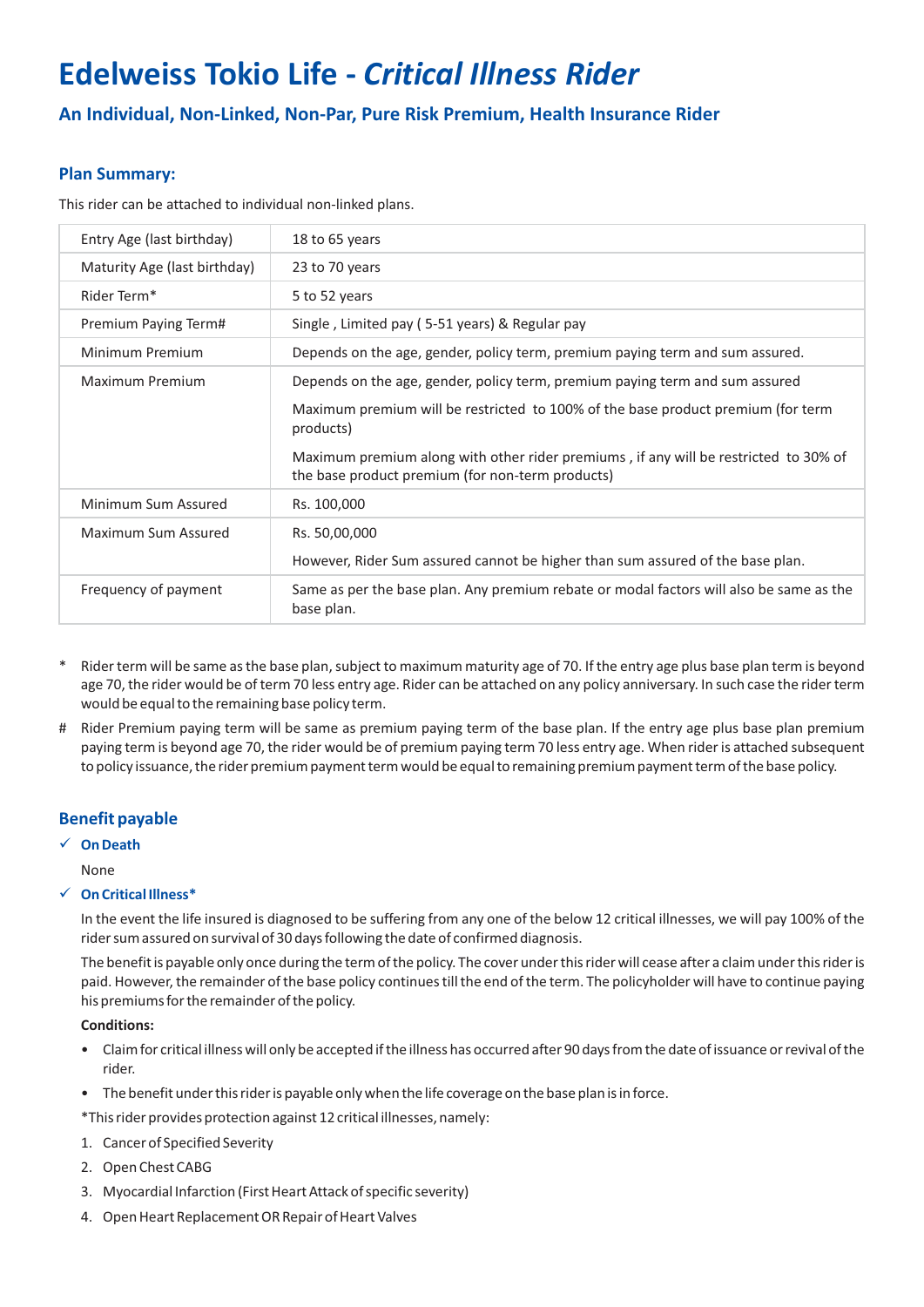- 5. Kidney Failure Requiring Regular Dialysis
- 6. Third Degree Burns
- 7. Major Organ / Bone Marrow Transplant
- 8. Permanent Paralysis of Limbs
- 9. Stroke Resulting in Permanent Symptoms
- 10. Surgery of aorta
- 11. Coma of Specified Severity
- 12. Blindness

# **Non-forfeiture benefits**

# ü **Surrender benefit/ Paid-up Benefits**

# **Regular pay:**

No surrender benefit is available under regular pay riders.

# **Single pay:**

Surrender value is equal to "Single Premium including extra premium for substandard lives, if any (exclusive of service tax) \* 70% \* Number of remaining complete months of rider term / Total Rider Term in months"

# **Limited pay:**

Surrender value is equal to "70% \* [Total Premium paid including extra premium for substandard lives, if any (exclusive of service tax) less {Total Premium payable including extra premium for substandard lives, if any (exclusive of service tax) \* (Number of completed months of rider term + 1) / Total Rider Term in months}]"

The rider alone may be surrendered / discontinued separately or it gets surrendered / discontinued if the base product is surrendered / discontinued or made paid-up. Any Lock-in condition will be applicable as per base plan.

# ü **Paid-up Benefits**

Not available

# ü **Taxes**

The Policyholder will be liable to pay all applicable taxes as levied by the Government from time to time.

# **Terms and Conditions**

# ü **Free look Period**

This product offers a 15 day free look period (30 days in case of electronic policies and policies obtained through distance mode). In the event that policyholder is not satisfied with the terms and conditions of the rider, and wish to cancel the rider, he/she can do so by returning the policy to the company along with a letter requesting for cancellation within 15 days or 30 days, as applicable, of receipt of policy. Premium paid by policyholder will be refunded after deducting cost of medical expenses incurred in that connection.

# ü **Waiting Period**

Claim for critical illness will only be accepted if the illness has occurred 90 days from the date of issuance or revival of the rider

# ü **Survival Period**

Claim for critical illness will only be accepted if the illness has occurred on survival of 30 days following the date of confirmed diagnosis

# ü **Exclusions**

The life insured will be entitled to receive the benefit if the critical illness does not result either directly or indirectly from any one of the following causes listed in the exceptions below:

- Any Pre-Existing Disease
- Any disease occurring within 90 days of the start of coverage (i.e. during the waiting period);
- Any External Congenital Anomaly. Congenital anomaly which is in the visible and accessible parts of the body is referred to as External Congenital Anomaly. Congenital Anomaly means a condition which is present since birth, and which is abnormal with reference to form, structure or position.
- Intentional self-inflicted injury, attempted suicide, while sane or insane.
- Alcohol or Solvent abuse or taking of Drugs, narcotics or psychotropic substances
- unless taken in accordance with the lawful directions and prescription of a registered medical practitioner.
- Failure to seek or follow medical advice.
- War, invasion, act of foreign enemy, hostilities (whether war be declared or not),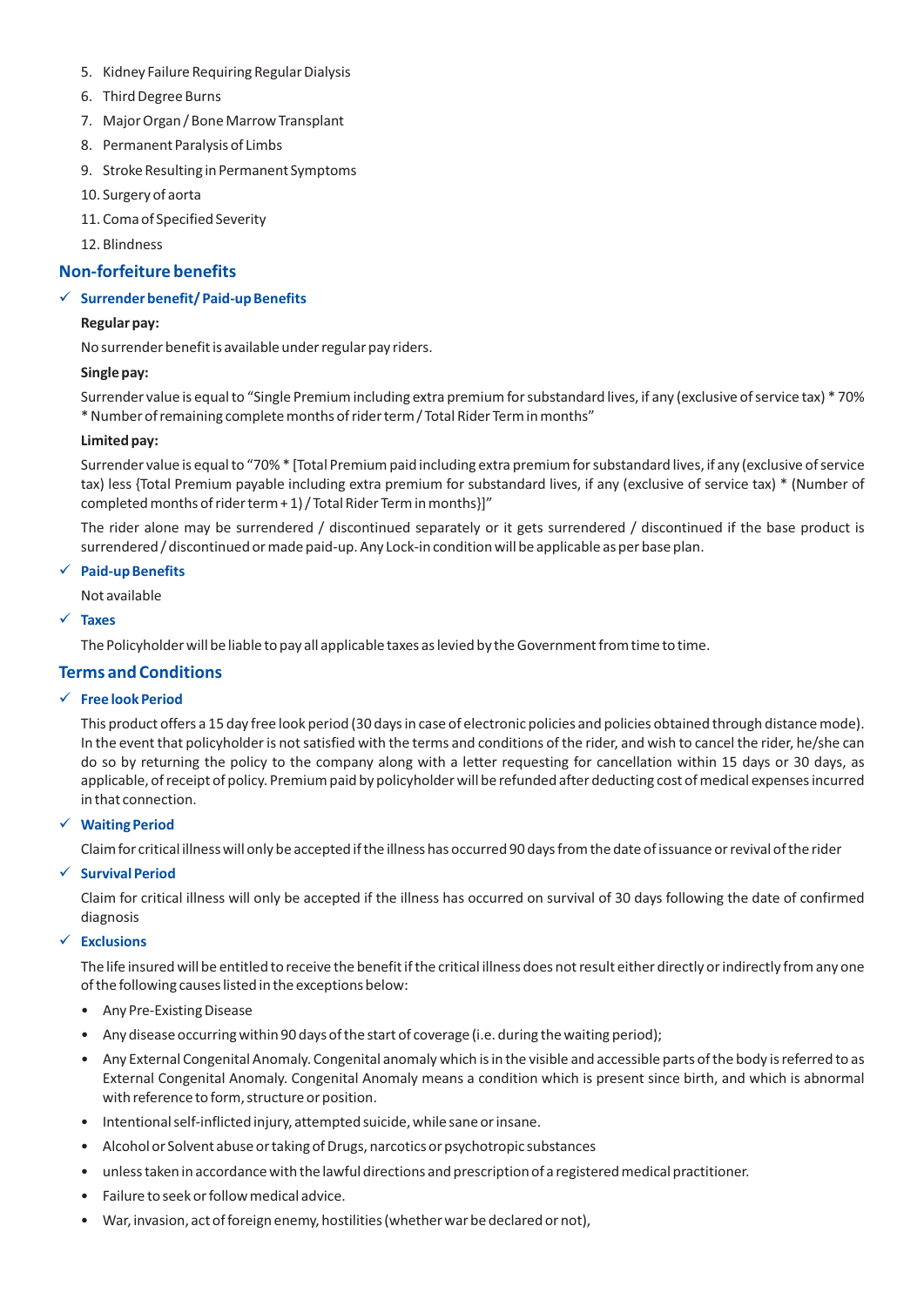- armed or unarmed truce, civil war, mutiny, rebellion, revolution, insurrection, military or usurped power, riot or civil commotion, strikes.
- Taking part in any naval, military or air force operation during peace time.
- Participation by the insured person in any flying activity, except as a bona fide, fare paying passenger of a recognized airline on regular routes and on a scheduled timetable.
- Participation by the insured person in a criminal or unlawful act.
- Engaging in or taking part in professional sport(s) or any hazardous pursuits, including but not limited to, diving or riding or any kind of race; underwater activities involving the use of breathing apparatus or not; martial arts; hunting; mountaineering; parachuting; bungee-jumping.
- Nuclear Contamination; the radioactive, explosive or hazardous nature of nuclear fuel materials or property contaminated by nuclear fuel materials or accident arising from such nature

# ü **Suicide Claim provisions**

Not Applicable for this rider

# ü **Grace period for non-forfeiture provisions**

Grace period is same as the base plan.

In case the rider premium is not paid (even if the base policy premium is paid), the rider will lapse.

#### ü **Revival or Reinstatement**

As per the base plan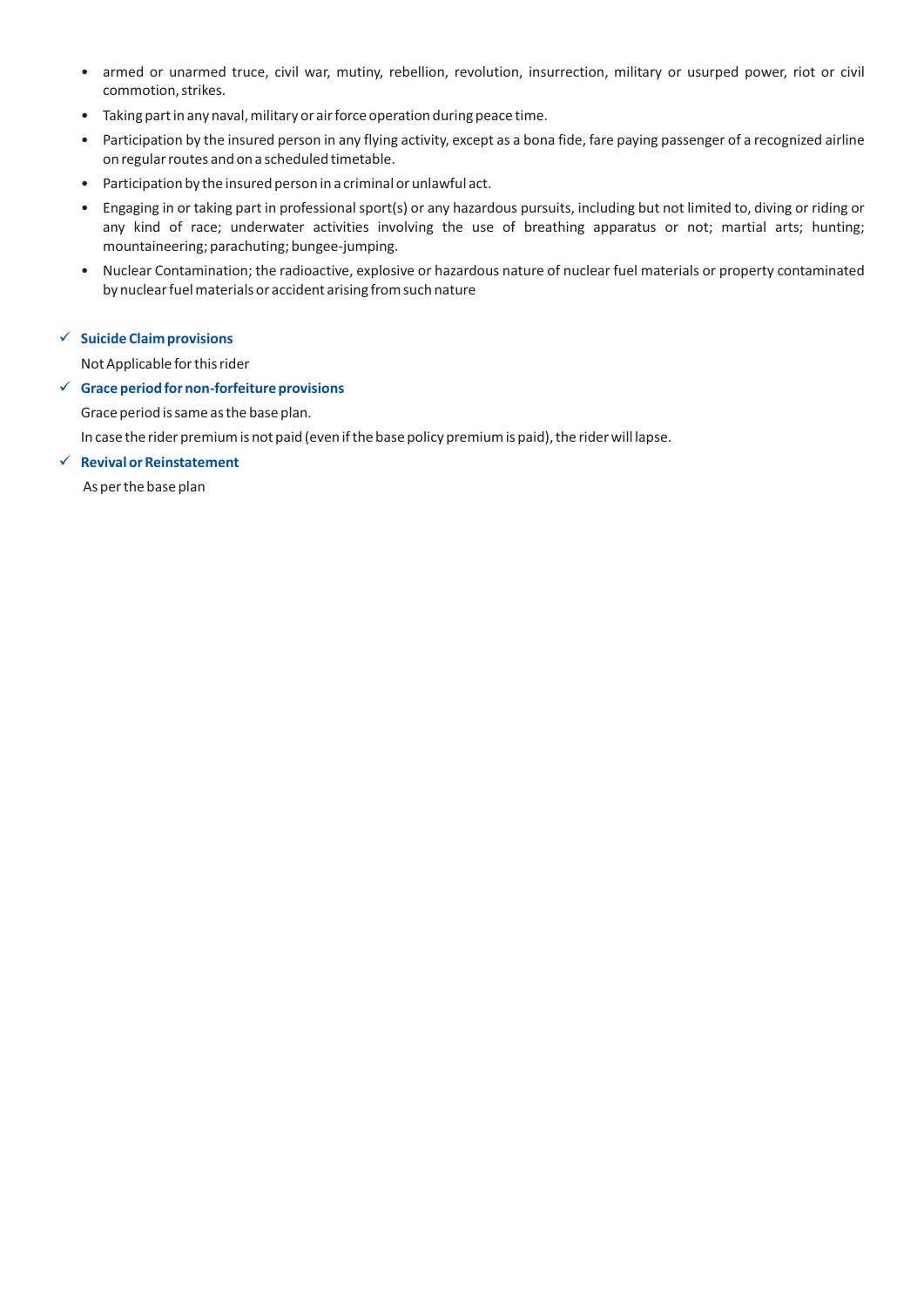# **Appendix I : Critical Illness Definitions**

# **i) Cancer of Specified Severity**

A malignant tumour characterised by the uncontrolled growth & spread of malignant cells with invasion & destruction of normal tissues. This diagnosis must be supported by histological evidence of malignancy. The term cancer includes leukemia, lymphoma and sarcoma.

The following are excluded –

- i. All tumors which are histologically described as carcinoma in situ, benign, pre-malignant, borderline malignant, low malignant potential, neoplasm of unknown behavior, or non-invasive, including but not limited to: Carcinoma in situ of breasts, Cervical dysplasia CIN-1, CIN -2 and CIN-3.Carcinoma in situ of breasts, Cervical dysplasia CIN-1, CIN -2 & CIN-3.
- ii. Any non-melanoma skin carcinoma unless there is evidence of metastases to lymph nodes or beyond;
- iii. Malignant melanoma that has not caused invasion beyond the epidermis;
- iv. All tumors of the prostate unless histologically classified as having a Gleason score greater than 6 or having progressed to at least clinical TNM classification T2N0M0
- v. All Thyroid cancers histologically classified as T1N0M0 (TNM Classification) or below;
- vi. Chronic lymphocytic leukaemia less than RAI stage 3
- vii. Non-invasive papillary cancer of the bladder histologically described as TaN0M0 or of a lesser classification,
- viii. All Gastro-Intestinal Stromal Tumors histologically classified as T1N0M0 (TNM Classification) or below and with mitotic count of less than or equal to 5/50 HPFs;
- ix. All tumours in the presence of HIV infection

#### **ii) Open Chest CABG**

The actual undergoing of heart surgery to correct blockage or narrowing in one or more coronary artery(s), by coronary artery bypass grafting done via a sternotomy (cutting through the breast bone) or minimally invasive keyhole coronary artery bypass procedures. The diagnosis must be supported by a coronary angiography and the realization of surgery has to be confirmed by a cardiologist.

The following are excluded:

i. Angioplasty and/or any other intra-arterial procedures

# **iii) Myocardial Infarction (First Heart Attack of specific severity)**

The first occurrence of heart attack or myocardial infarction, which means the death of a portion of the heart muscle as a result of inadequate blood supply to the relevant area. The diagnosis for Myocardial Infarction should be evidenced by all of the following criteria:

- i. a history of typical clinical symptoms consistent with the diagnosis of Acute Myocardial Infarction (for e.g. typical chest pain)
- ii. new characteristic electrocardiogram changes
- iii. elevation of infarction specific enzymes, Troponins or other specific biochemical markers.

The following are excluded:

- i. Other acute Coronary Syndromes
- ii. Any type of angina pectoris.
- iii. A rise in cardiac biomarkers or Troponin T or I in absence of overt ischemic heart disease OR following an intra-arterial cardiac procedure.

#### **iv) Open Heart Replacement OR Repair of Heart Valves**

The actual undergoing of open-heart valve surgery is to replace or repair one or more heart valves, as a consequence of defects in, abnormalities of, or disease-affected cardiac valve(s). The diagnosis of the valve abnormality must be supported by an echocardiography and the realization of surgery has to be confirmed by a specialist medical practitioner. Catheter based techniques including but not limited to, balloon valvotomy/valvuloplasty are excluded.

#### **v) Kidney Failure Requiring Regular Dialysis**

End stage renal disease presenting as chronic irreversible failure of both kidneys to function, as a result of which either regular renal dialysis (hemodialysis or peritoneal dialysis) is instituted or renal transplantation is carried out. Diagnosis has to be confirmed by a specialist medical practitioner.

#### **vi) Third Degree Burns**

There must be third-degree burns with scarring that cover at least 20% of the body's surface area. The diagnosis must confirm the total area involved using standardized, clinically accepted, body surface area charts covering 20% of the body surface area.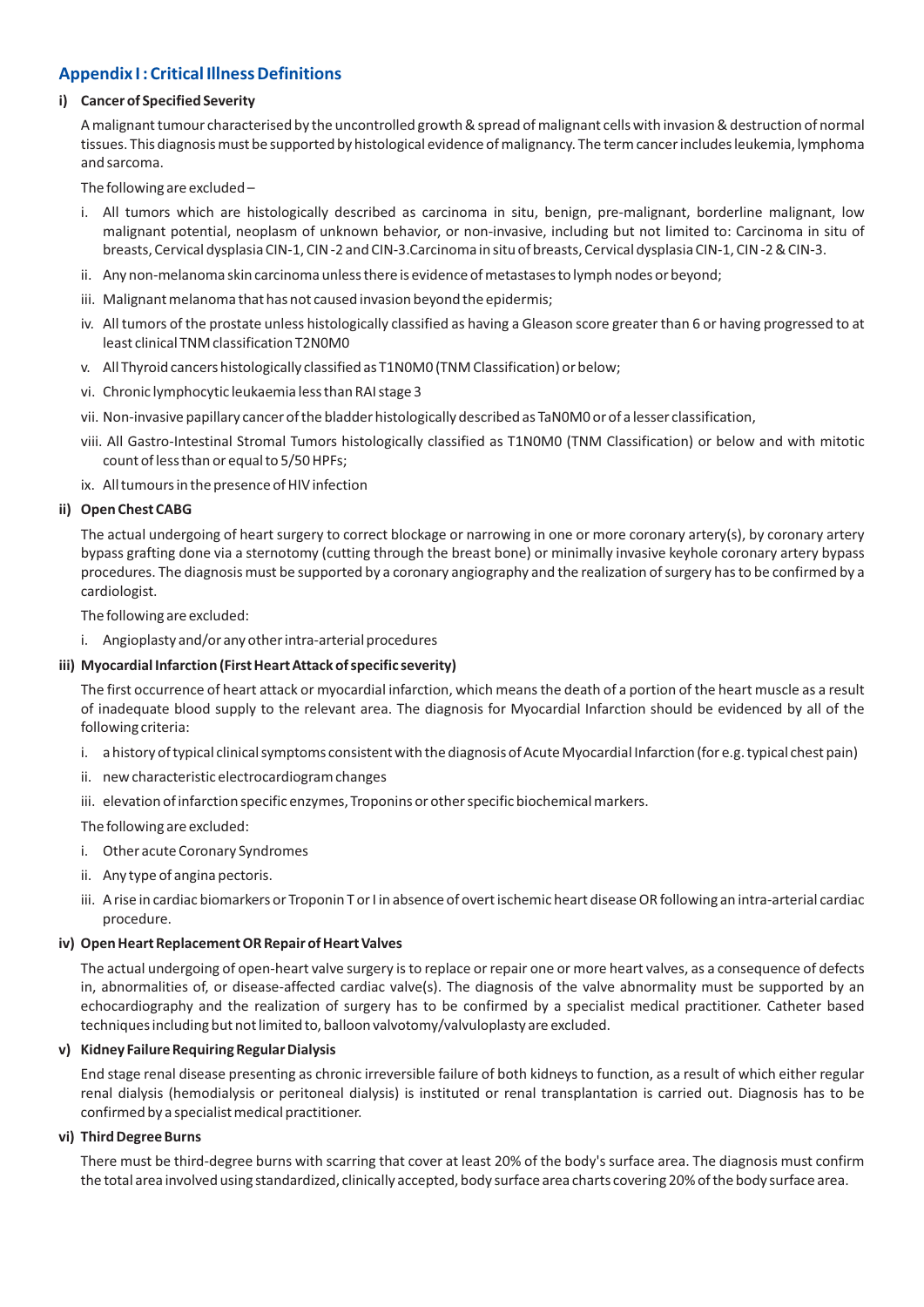# **vii) Major Organ / Bone Marrow Transplant**

The actual undergoing of a transplant of:

- i. One of the following human organs: heart, lung, liver, kidney, pancreas, that resulted from irreversible end-stage failure of the relevant organ, or
- ii. Human bone marrow using haematopoietic stem cells. The undergoing of a transplant has to be confirmed by a specialist medical practitioner.

The following are excluded:

i. Other stem-cell transplants

ii. Where only islets of langerhans are transplanted

#### **viii) Permanent Paralysis of Limbs**

Total and irreversible loss of use of two or more limbs as a result of injury or disease of the brain or spinal cord. A specialist medical practitioner must be of the opinion that the paralysis will be permanent with no hope of recovery and must be present for more than 3 months.

#### **ix) Stroke Resulting in Permanent Symptoms**

Any cerebrovascular incident producing permanent neurological sequelae. This includes infarction of brain tissue, thrombosis in an intracranial vessel, haemorrhage and embolisation from an extracranial source. Diagnosis has to be confirmed by a specialist medical practitioner and evidenced by typical clinical symptoms as well as typical findings in CT Scan or MRI of the brain. Evidence of permanent neurological deficit lasting for at least 3 months has to be produced.

The following are excluded:

- i. Transient ischemic attacks (TIA)
- ii. Traumatic injury of the brain
- iii. Vascular disease affecting only the eye or optic nerve or vestibular functions.

#### **x) Aorta Surgery**

Undergoing of a laporotomy or thoracotomy to repair or correct an aneurysm, narrowing, obstruction or dissection of the aortic artery. For this definition, aorta means the thoracic and abdominal aorta but not its branches. Surgery performed using only minimally invasive or intraarterial techniques such as percutaneous endovascular aneurysm repair are excluded.

#### **xi) Coma of Specified Severity**

A state of unconsciousness with no reaction or response to external stimuli or internal needs. This diagnosis must be supported by evidence of all of the following:

- i. no response to external stimuli continuously for at least 96 hours;
- ii. life support measures are necessary to sustain life; and
- iii. permanent neurological deficit which must be assessed at least 30 days after the onset of the coma.

The condition has to be confirmed by a specialist medical practitioner. Coma resulting directly from alcohol or drug abuse is excluded.

#### **xii) Blindness**

Total, permanent and irreversible loss of all vision in both eyes as a result of illness or accident.

The Blindness is evidenced by:

- i. corrected visual acuity being 3/60 or less in both eyes or ;
- ii. the field of vision being less than 10 degrees in both eyes.

The diagnosis of blindness must be confirmed and must not be correctable by aids or surgical procedure.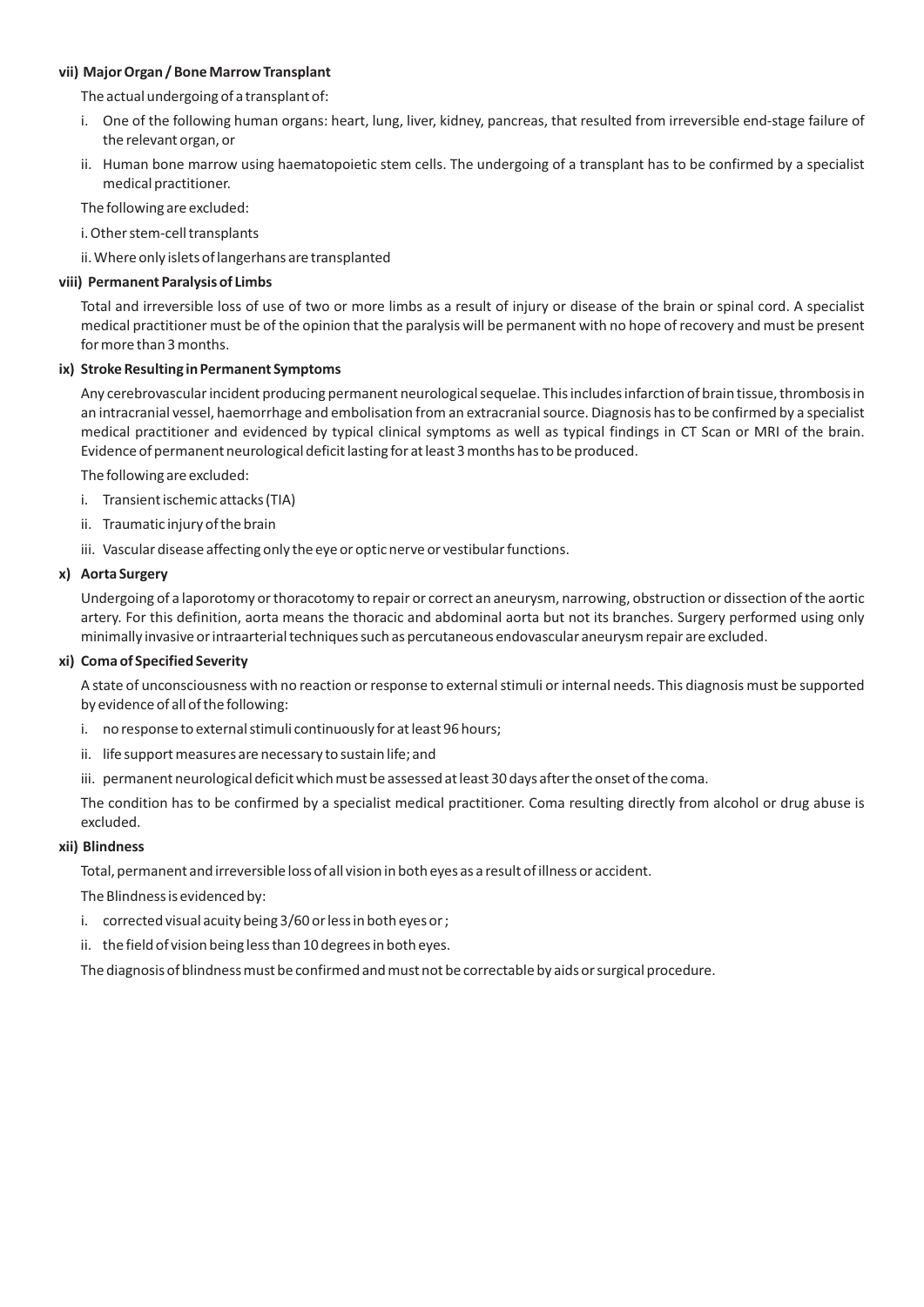# **Appendix 2 : Other Definitions**

# **Accident**

An accident means sudden, unforeseen and involuntary event caused by external, visible and violent means.

# **Congenital Anomaly**

Congenital Anomaly means a condition which is present since birth, and which is abnormal with reference to form, structure or position.

a. Internal Congenital Anomaly

Congenital anomaly which is not in the visible and accessible parts of the body

b. External Congenital Anomaly

Congenital anomaly which is in the visible and accessible parts of the body.

# **Day Care Centre**

A day care centre means any institution established for day care treatment of illness and / or injuries or a medical set-up with a hospital and which has been registered with the local authorities, wherever applicable, and is under supervision of a registered and qualified medical practitioner AND must comply with all minimum criteria as under:

- a. has qualified nursing staff under its employment;
- b. has qualified medical practitioner(s) in charge;
- c. has a fully equipped operation theatre of its own where surgical procedures are carried out;
- d. maintains daily records of patients and will make these accessible to the Insurance company's authorized personnel.

# **Day Care Treatment**

Day care treatment means medical treatment, and/or surgical procedure which is:

- a. undertaken under General or Local Anesthesia in a hospital/day care centre in less than 24 hours because of technological advancement, and
- b. which would have otherwise required hospitalization of more than 24 hours.

Treatment normally taken on an out-patient basis is not included in the scope of this definition.

# **Grace Period**

Grace period means the specified period of time immediately following the premium due date during which a payment can be made to renew or continue a policy in force without loss of continuity benefits such as waiting periods and coverage of pre existing diseases. Coverage is not available for the period for which no premium is received.

# **Hospital**

A hospital means any institution established for in- patient care and day care treatment of illness and / or injuries and which has been registered as a hospital with the local authorities under the Clinical Establishments (Registration and Regulation) Act, 2010 or under the enactments specified under the Schedule of Section 56(1) and the said Act OR complies with all minimum criteria as under:

- a. has qualified nursing staff under its employment round the clock;
- b. has at least 10 in-patient beds in towns having a population of less than 10,00,000 and at least 15 in-patient beds in all other places;
- c. has qualified medical practitioner(s) in charge round the clock;
- d. has a fully equipped operation theatre of its own where surgical procedures are carried out;
- e. maintains daily records of patients and makes these accessible to the Insurance company's authorized personnel;

# **Hospitalization**

Hospitalization means admission in a Hospital for a minimum period of 24 consecutive 'In-patient Care' hours except for specified procedures/ treatments, where such admission could be for a period of less than 24 consecutive hours.

# **Illness**

Illness means a sickness or a disease or pathological condition leading to the impairment of normal physiological function and requires medical treatment.

- a. Acute condition Acute condition is a disease, illness or injury that is likely to respond quickly to treatment which aims to return the person to his or her state of health immediately before suffering the disease/illness/injury which leads to full recovery.
- b. Chronic condition A chronic condition is defined as a disease, illness, or injury that has one or more of the following characteristics:
	- it needs ongoing or long-term monitoring through consultations, examinations, check-ups, and /or tests
	- it needs ongoing or long-term control or relief of symptoms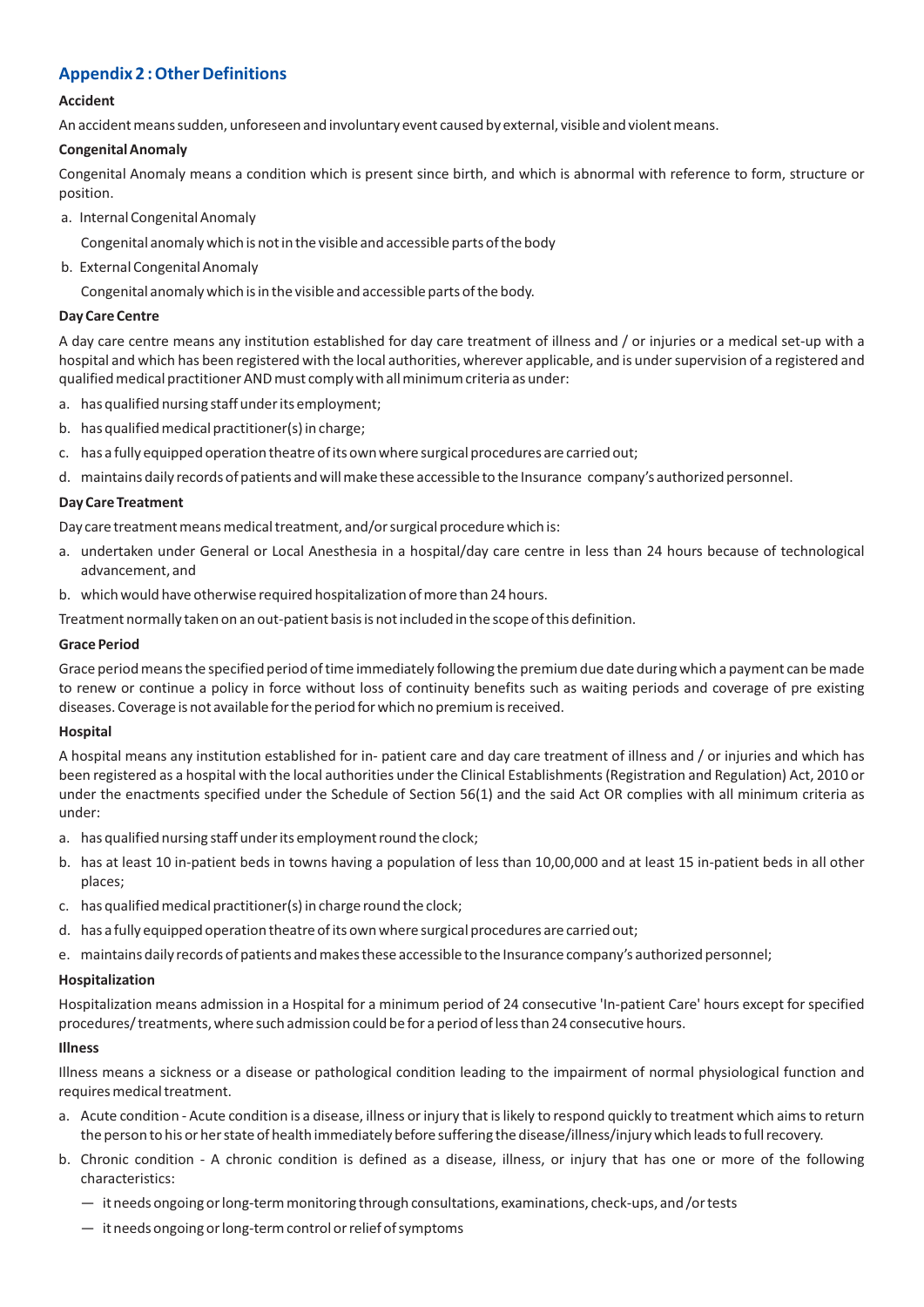- it requires your rehabilitation or for you to be specially trained to cope with it
- it continues indefinitely
- it recurs or is likely to recur.

#### **Injury**

Injury means accidental physical bodily harm excluding illness or disease solely and directly caused by external, violent and visible and evident means which is verified and certified by a Medical Practitioner.

#### **Medical Advice**

Medical advice means any consultation or advice from a Medical Practitioner including the issuance of any prescription or follow-up prescription.

#### **Medically Necessary Treatment**

Medically necessary treatment means any treatment, tests, medication, or stay in hospital or parta stay in hospital which

- is required for the medical management of the illness or injury suffered by the insured;
- must not exceed the level of care necessary to provide safe, adequate and appropriate medical care in scope, duration, or intensity;
- must have been prescribed by a medical practitioner,
- must conform to the professional standards widely accepted in international medical practice or by the medical community in India.

# **Medical Practitioner**

Medical practitioner means a person who holds a valid registration from the Medical Council of any State or Medical Council of India or Council for Indian Medicine or for Homeopathy set up by the Government of India or a State Government and is thereby entitled to practice medicine within its jurisdiction; and is acting within its scope and jurisdiction of license.

The Medical practitioner should not be

- The policyholder/insured person himself/herself; or
- An authorised insurance intermediary (or related persons) involved with selling or servicing the insurance contract in question; or
- Employed by or under contractual engagement with the insurance company;
- Related to the policyholder/insured person by blood or marriage

#### **Pre-Existing Disease**

# **Pre-existing Disease means any condition, ailment, injury or disease:**

- a. That is/are diagnosed by a physician within 48 months prior to the effective date of the policy issued by the insurer or its reinstatement or
- b. For which medical advice or treatment was recommended by, or received from, a physician within 48 months prior to the effective date of the policy issued by the insurer or its reinstatement.

#### **Qualified Nurse**

Qualified nurse means a person who holds a valid registration from the Nursing Council of India or the Nursing Council of any state in India.

#### **Surgery or Surgical Procedure**

Surgery or Surgical Procedure means manual and / or operative procedure (s) required for treatment of an illness or injury, correction of deformities and defects, diagnosis and cure of diseases, relief from suffering and prolongation of life, performed in a hospital or day care centre by a medical practitioner.